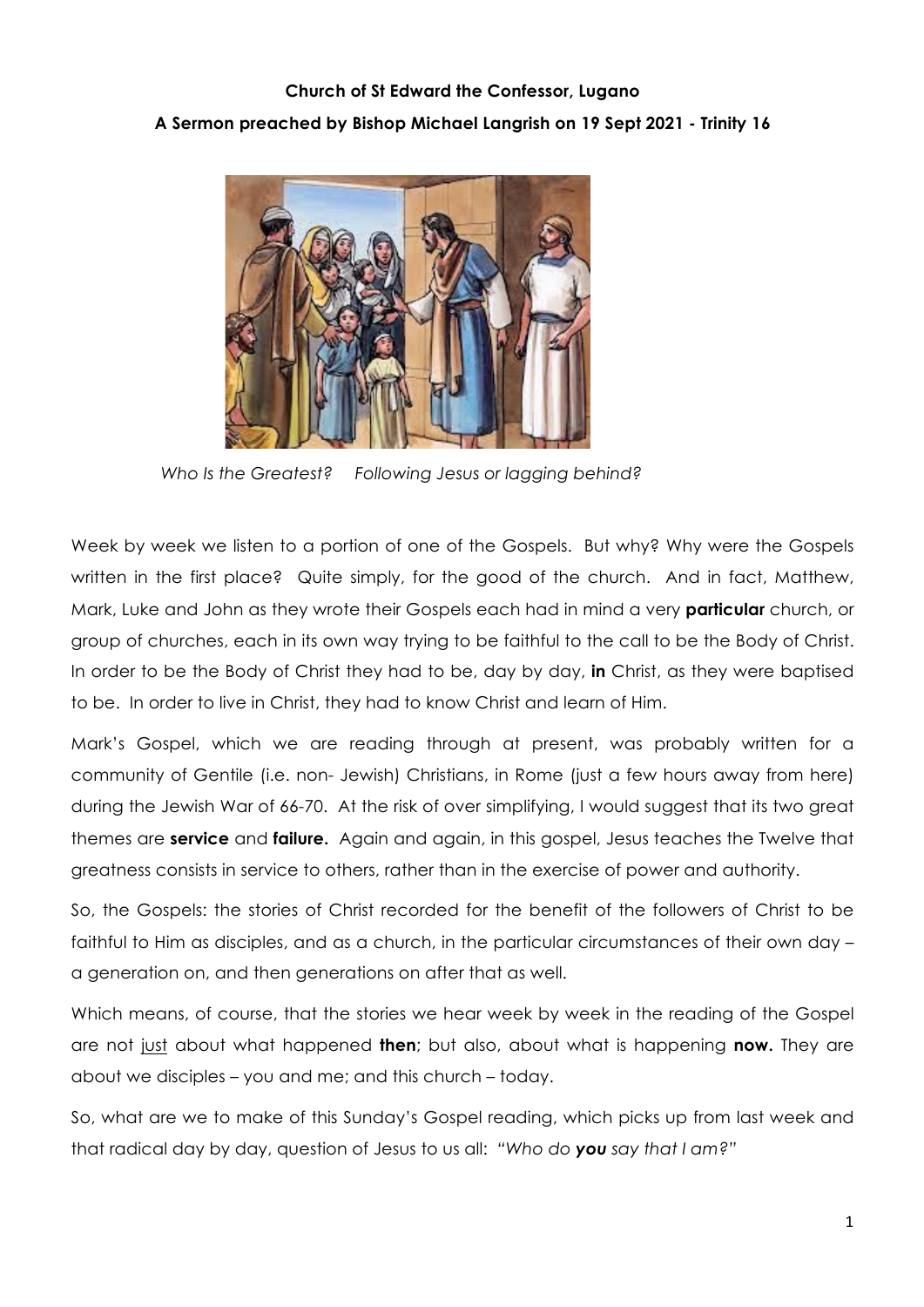Jesus and the disciples are on a journey. That's another point that Mark's Gospel makes time after time. Journeys are important; things happen on journeys – new things are revealed or discovered; and these things bring change. In this way a journey becomes more than just moving physically from one place to another. It is, more importantly, about moving on in life and faith, in discipleship and character too. It's a journey of spiritual growth.

And that, of course, is precisely a journey that, in a sense, we are called to make, with the Lord, Sunday by Sunday. Through the liturgical year, we are taken on a journey - following Jesus from cradle to cross to the crown of glory, tracking **his** journey and making it our own so that, in St Luke's words '*all that Jesus began to do and teach'* can be continued in us.

So, in today's Gospel, Jesus has gathered up his disciples and is leading them along the road to Jerusalem. Again, perhaps that is another picture for us as a church. Every time we meet, we might picture ourselves as a group of disciples, gathered together around our teacher and shepherd, and wanting to learn. And note that in the bit of the journey we heard about this morning, it is as if Jesus is speaking with his disciples (including us) as they walk together, not just as a teacher but even more as a friend. Jesus, even as our Lord and Saviour, is not some distant, self-contained figure, remote from human comfort or grief. As one who shares our humanity to the full, he, like us, needs to share, needs to confide in friends, those whom he ought to be able to trust - sharing his most secret thoughts, the things that pain his heart. How often do we gather in Holy Communion like this expecting not just to share our pains and griefs, our hopes and sorrows with him; but expecting to hear him sharing his pains and sorrows, his griefs and expectations, all that is on his heart as he surveys his world, his church today, with **us**?

Jesus' heart is heavy. At any moment, he tells them, the Son of Man is going to be betrayed. Do they listen? Do they know what to be looking out for? Do we? This is the second time Jesus has spoken to the disciples about this, about the pain and suffering he can foresee. When he told them of it the first time, they couldn't understand. They were in denial, and it ended with Jesus bitterly rebuking Peter for trying to turn him away from the path to the cross.

The fact that Jesus so quickly feels the need to confide in them a second time, tells us much about how the thought must have been pressing down on him – a sense of that agony that he would feel so deeply in the Garden of Gethsemane, when he would sweat blood at the thought of what faithful obedience to the Father, and genuine love for a sick world can involve. But still the disciples don't get it. It all seems to just go over their heads. How often, I have to ask myself, does that happen with me? Here I am part of the body of Christ, one of its members, and still I don't get what the head and the heart of the body, Jesus, is really saying to me.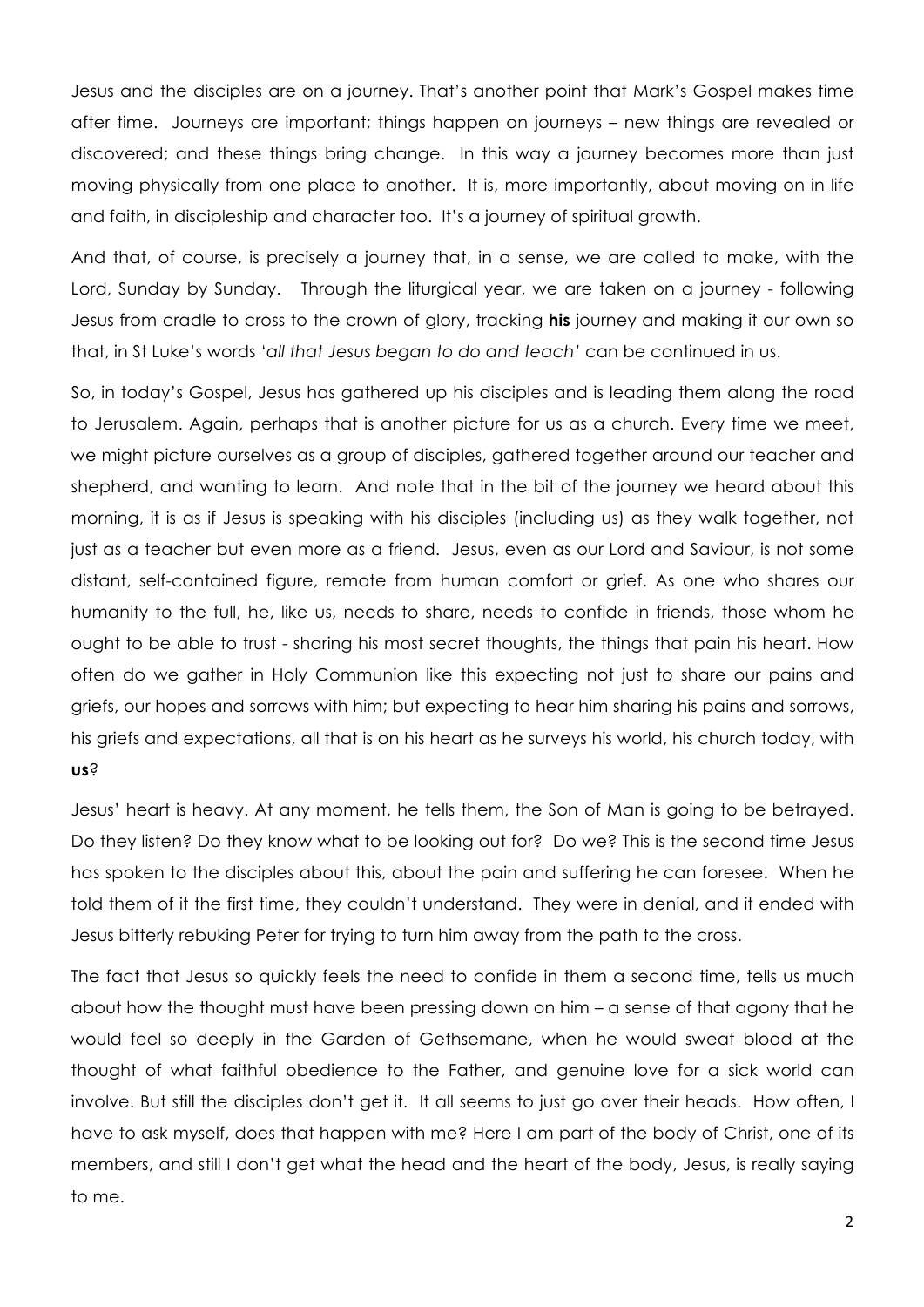So often we allow Jesus, for all his gentle patience, to get ahead of us and we lag behind. That seems to have happened here as Jesus arrived at the house in Capernaum, ahead of the rest of the group. And, on this occasion, it quickly becomes obvious what had caused them to lag behind. They had been talking among themselves, and clearly about something they hadn't wanted him to overhear, presumably because had he done so they would, and should, have felt deeply ashamed.

Despite what he had just shared with them, out of the depths of his heart, **they** were having an argument - about status and power. Left to themselves they had begun bickering, yet again, about who was the greatest – who in Jesus absence should be the one to be in charge?

So, *'What were you arguing about on the way?*' Jesus asked them *'But they were silent'* we are told. No surprise there, really, is there? It was the silence of shame. How sad . . .and yet. Shame whilst sad, does not have to be bad. After all, to feel shame is at least to recognise that something is wrong; and when there does come that recognition, and the realisation that you then need to do something about, what we then have is good shame and possibly the energy to begin to try to get things right. What is more worrying is when there are power games being played, and positions being wrestled for, and selfish ambition being allowed to come to the fore, in the church as well as in the world, and the people involved are blissfully ignorant of what is going on, or if they are aware, do not feel ashamed at all, let alone feel any responsibility to do anything different.

Real shame, good shame, may be welcomed as a first step towards conversion. In fact, at the heart of really good, holy, shame, is an awareness of how far someone has drifted away from Jesus, and what is on his heart. As with the disciples on the road, we begin to see how we have allowed a distance to open up between us and him. When we do recognise that this is what is happening, it is then that we are able to see his face gently turning back towards us, not just in judgement or rebuke, but with both a probing questioning and also a healing forgiveness that enables the distance to be closed and for us to take our place at his side, where we belong.

Facing the sin and shame in human life and Christian discipleship is such an important part of our journeying on. It's when we do not feel ashamed for our sin, or when we play makebelieve with ourselves, or try in various ways to soften the blow of our failures, and the effect of this on our consciences, that we need to be really worried; or more exactly when we need others to prompt us to this, and to see things as they really are. That too is one of the roles of the church, to help us to see with greater reality the truth of who and what we are. It is why, when we gather in Communion, one of the first things we are invited to do is to examine ourselves before our Lord, and then to confess to him our sins of omission and commission, of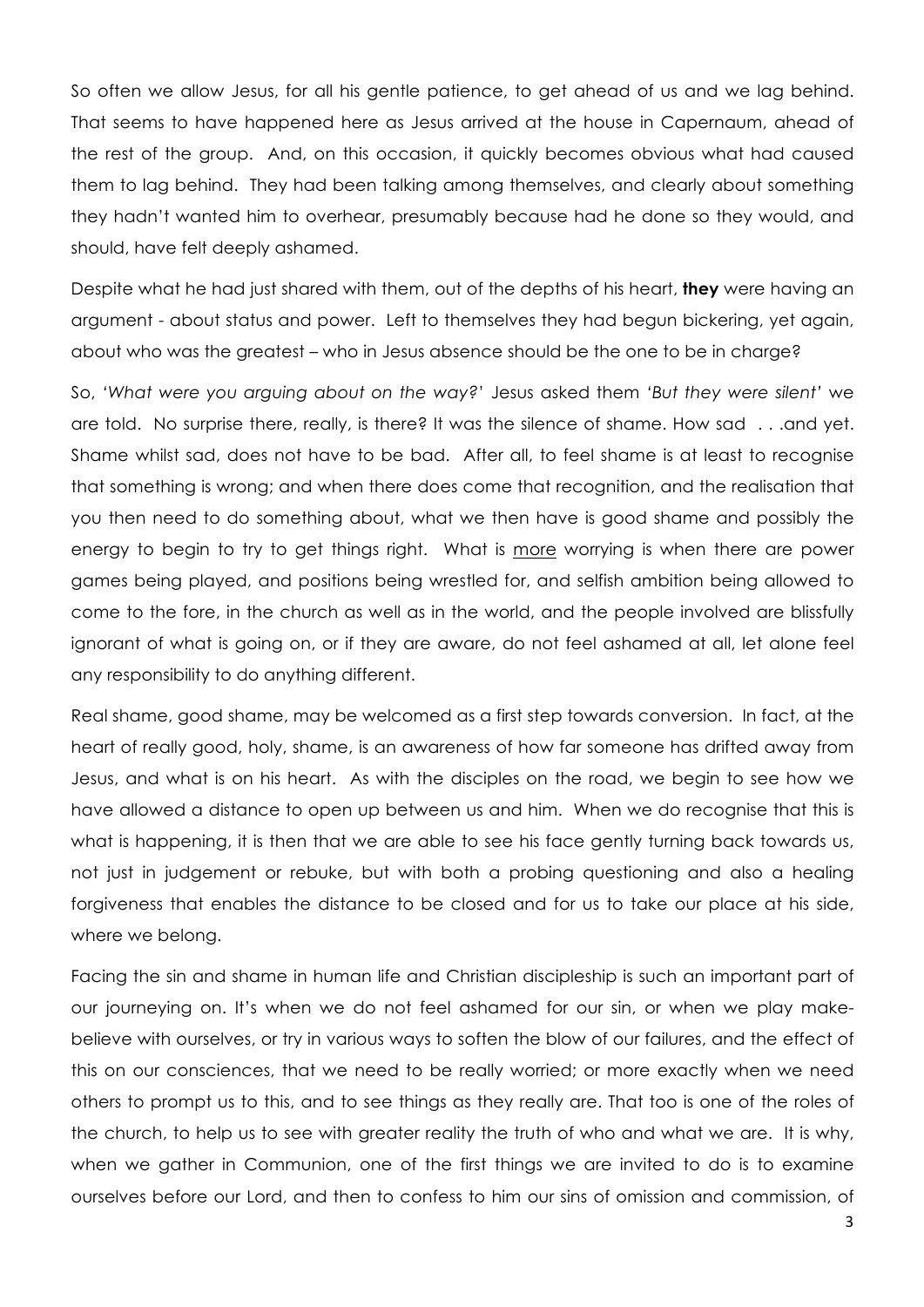thought word and deed, and then to receive his forgiveness and the grace to go into deeper Communion, at one with Him.

That is why we also pray for the grace to this with honest and humble hearts: *Almighty God, to whom all hearts are open, all desires known, and from whom no secrets are hidden: cleanse the thoughts of our hearts by the inspiration of your Holy Spirit, that we may love you completely, and rightly magnify your holy name;*

For if we do not say this with sincerity and conviction, if our words of confession are just going through the motions, we then exclude ourselves from receiving the mercy and forgiveness that all of us need. How deeply tragic our lives would be if we had no one like Jesus to look deeply into our hearts, and ask us, as he did with those disciples back then: *"What's really been going on? What has really been preoccupying you? What have you been arguing about, and what are you going to do about it now?"* Each day is meant to a day of journeying, a day of learning what is on the Lord's heart for us, a day of forgiveness, having our feet put right again for the road still ahead.

So it was back then. Jesus sat down, called the 12 to him, and began to explain the gospel to them once again, and once more to correct and reshape, to expose and redirect to their misguided thoughts and actions, their ill-conceived values, aspirations and ideas. – as he does with us, in each Eucharist through the ministry of the word.

Looking on that little group of disciples Jesus began to once more attempt to completely overturn their muddled and worldly ideas about status, position and power. *"Whoever wants to be first must be the last of all and servant of all"* he said. It's a hard lesson to learn. This whole issue clearly continued to be a problem in the early church, as it is in the church now, for we find Paul and James and John, in their epistles, bringing their readers back to the same theme.

And just one further thing to note here is that Jesus doesn't seem to contest the disciples desire to be great - as such. What he does do is to overturn completely the underlying conception of what true greatness, real leadership, really means.

In the eyes of Christ, true greatness, real leadership, the proper use of power, is **always** about what is best for the body as a whole, rather than for just one or a few members of it. Our motives in seeking position or influence are things to which we need to be constantly alert, and ready to examine all the time. We need to be so aware of when the pressure to seek or use power or position for the wrong reason is present, whether that pressure comes from us or elsewhere. I have been privileged to minster in three continents and have seen how the desire to be 'big boss' is prevalent in all cultures, yet the pressures leading to it come in a variety of